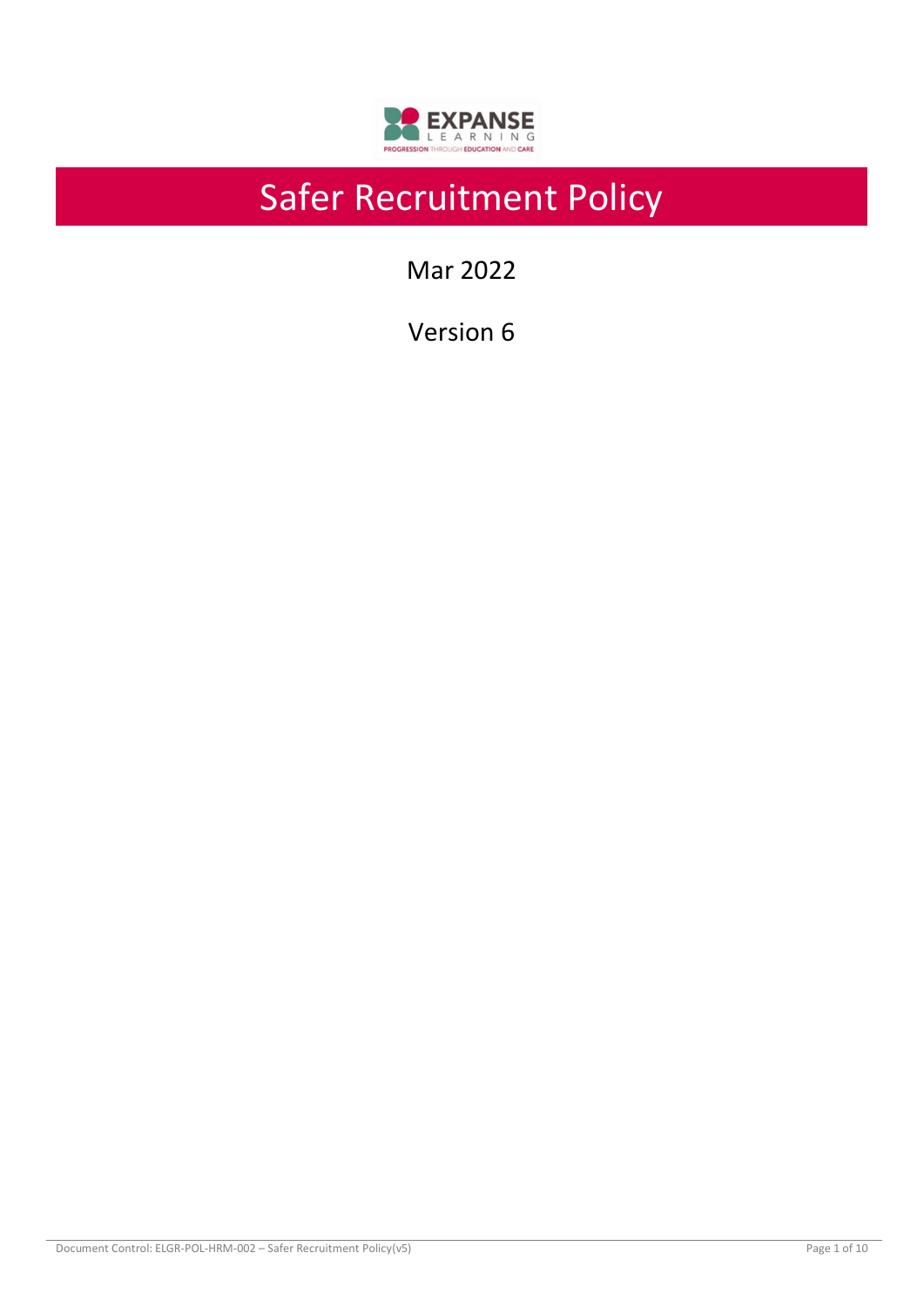# **1. Scope**

This policy applies to all staff at Expanse Learning.

## **2. Introduction**

Expanse Learning is committed to safeguarding and promoting the welfare of all children and young people in its care through Safer Recruitment. As an employer, Expanse Learning expects all employee and volunteers to share this commitment.

# **3. Aims and Objectives**

The aim of the Safer Recruitment Policy is to help deter, reject, or identify people who might abuse children or young people or are otherwise unsuited to working with them by having appropriate procedures for appointing employee.

The aims of the recruitment policy are as follows:

- o *to ensure that the best possible employee is recruited based on their merits, abilities, and suitability for the position*
- o *to ensure that all job applicants are considered equally and consistently*
- o *to ensure that no job applicant is treated unfairly on any grounds including race, colour, nationality, ethnic or national origin, religion or religious belief, sex, or sexual orientation, marital or civil partner status, disability, or age.*
- o *to ensure compliance with all relevant legislation, recommendations and guidance including the statutory guidance such as the Prevent Duty Guidance for England and Wales 2015 (the Prevent Duty Guidance) and any guidance or code of practice published by the Disclosure and Barring Service (DBS)*
- o *to ensure that Expanse Learning meets its commitment to safeguarding and promoting the welfare of children and young people and young people by carrying out all necessary pre-employment checks in accordance with the "Keeping Children and young people Safe in Education" guidance (2021).*

Employees involved in the recruitment and selection are responsible for familiarising themselves with and complying with the provisions of this policy. Expanse Learning has a principle of open competition in its approach to recruitment and will seek to recruit the best applicant for the job. The recruitment and selection process should ensure the identification of the person best suited to the job at Expanse Learning based on the applicant's abilities, qualification, experience, and merit as measured against the job description and person specification.

The recruitment and selection process will be conducted in a professional, timely and responsive manner and in compliance with current employment legislation, and relevant safeguarding legislation and statutory guidance. If an employee involved in the recruitment process has a close personal or familial relationship with an applicant, they must declare it as soon as they are aware of the individual's application and avoid any involvement in the recruitment and selection decision-making process (any conflicts of interest must be declared by the applicant within the application form).

Expanse Learning aims to operate this procedure consistently and thoroughly while obtaining, collating, analysing, and evaluating information from and about applicants applying for job vacancies at **EXPANSE LEARNING**.

## **4. Roles and Responsibilities**

It is the responsibility of the **Board of Governors** to:

- $\circ$  Ensure Expanse is challenged on the effectiveness of its policies and procedures in place for recruitment of all employee and volunteers in accordance with all the legal requirements.
- o Monitor the compliance with them.
- $\circ$  The Governing Board has delegated responsibility to the Recruiting Manager to support in any appointments. Governors may be involved in employee appointments, but the final decision will rest with the Senior Leadership Team.

It is the responsibility of the **Senior Leadership Team** and other **Managers** involved in recruitment to:

- o Ensure that Expanse operates safe recruitment procedures and makes sure all appropriate checks are carried out on all employees and volunteers who work at the company.
- o To monitor contractors' and agencies' compliance with this document.
- o Promote the welfare of children and young people at every stage of the procedure.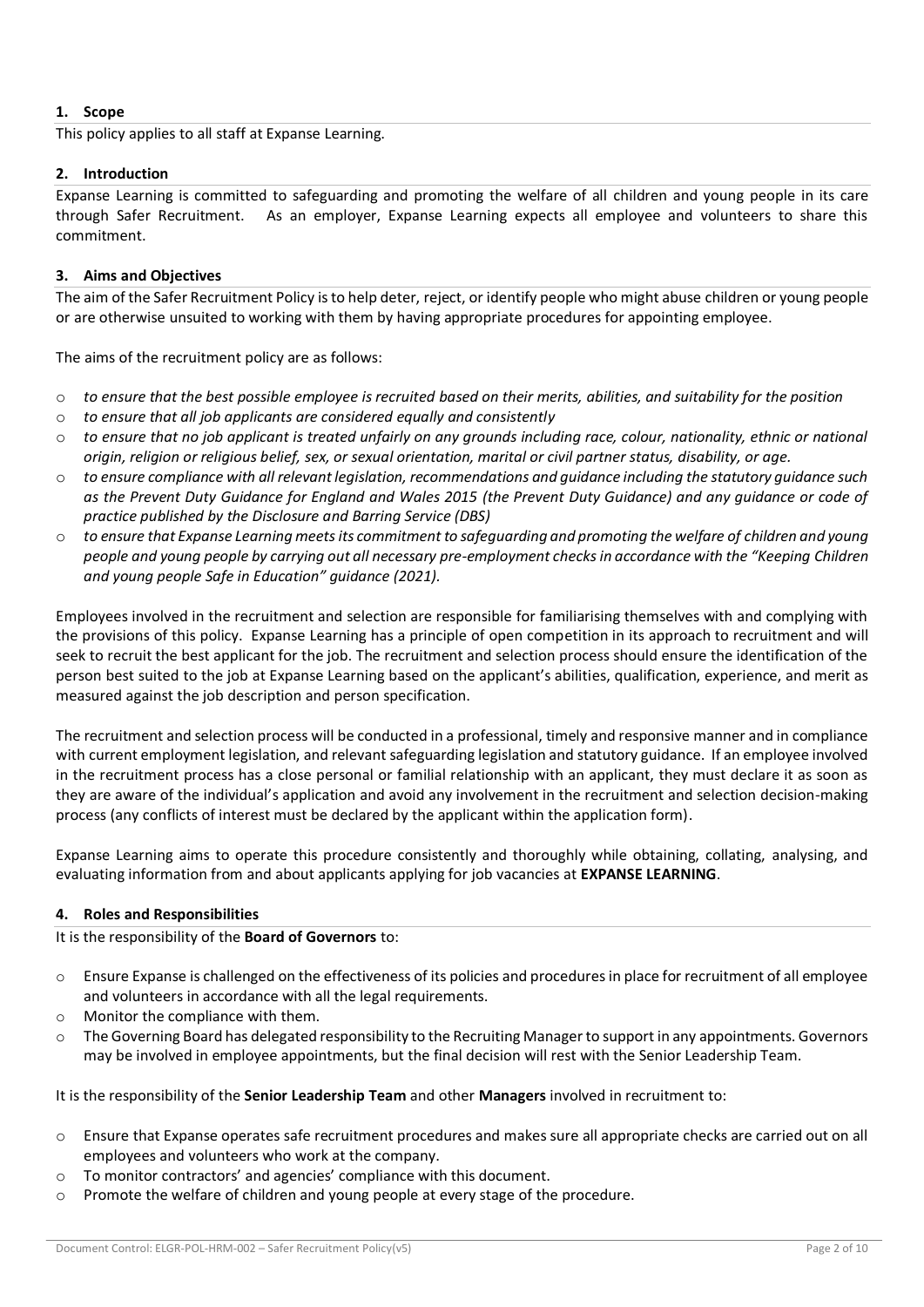## **5. Definition of Regulated Activity and Frequency**

The full legal definition of regulated activity is set out in Schedule 4 of the Safeguarding Vulnerable Groups Act 2006 as amended by the Protection of Freedoms Act 2012.

HM Government has produced a Factual note on regulated activity in relation to children and young people

Regulated activity includes:

- a) teaching, training, instructing, caring for (see (c) below) or supervising children and young people if the person is unsupervised, or providing advice or guidance on well-being, or driving a vehicle only for children and young people
- b) work for a limited range of establishments (known as 'specified places', which include schools and colleges), with the opportunity for contact with children or young people, but not including work done by supervised volunteers

Work under (a) or (b) is regulated activity only if done regularly. Some activities are always regulated activities, regardless of their frequency or whether they are supervised or not. This includes:

- $\circ$  relevant personal care, or health care provided by or provided under the supervision of a health care professional:
- $\circ$  personal care includes helping a child or young person, for reasons of age, illness, or disability, with eating or drinking, or in connection with toileting, washing, bathing, and dressing
- $\circ$  health care means care for children or young people provided by, or under the direction or supervision of, a regulated health care professional.
- o Any position undertaken at, or on behalf of Expanse Learning will amount to "regulated activity" if it is carried out:
	- *frequently, meaning once a week or more; or*
	- *overnight, meaning between 2.00 am, and 6.00 am or*
	- *satisfies the "period condition", meaning four times or more in a 30-day period; and provides the opportunity for contact with children and young people.*

Roles which are carried out on an unpaid/voluntary basis will only amount to regulated activity if, in addition to the above, they are carried out on an unsupervised basis.

## **6. Recruitment and Selection Process**

*Advertising –* All recruitment is managed through TalosATS online platform and allows the recruiting manager to select from standard or premium job boards. To ensure equality of opportunity, Expanse Learning will advertise all vacant posts to encourage as wide a field of applicant as possible, normally this entails an external advertisement. However, Expanse Learning may exercise at their discretion the following:

- o Internal ONLY recruitment campaign
- o Secondment of staff (Temporary transfer of staff to another position or employment)
- o Promotion (Talent management of existing staff)
- o Re-evaluate previous applicants (within previous 6-month period)
- o Executive Recruitment

Any advertisement will make clear the company's commitment to safeguarding and promoting the welfare of children and young people. All documentation relating to applicants will be treated confidentially in accordance with the Data Protection Act (2018).

*Application Process –* Expanse Learning uses its own online application form through TalosATS, and all applicants for employment will be required to complete an application form containing questions about their academic and full employment history and their suitability for the role *(in addition all applicants are required to account for any gaps or discrepancies in employment history).* Incomplete application forms will not be shortlisted.

The application process will include the applicant's declaration regarding convictions and working with children and young people and will make it clear that the post is exempt from the provisions of the Rehabilitation of Offenders Act 1974. CV's will not be accepted.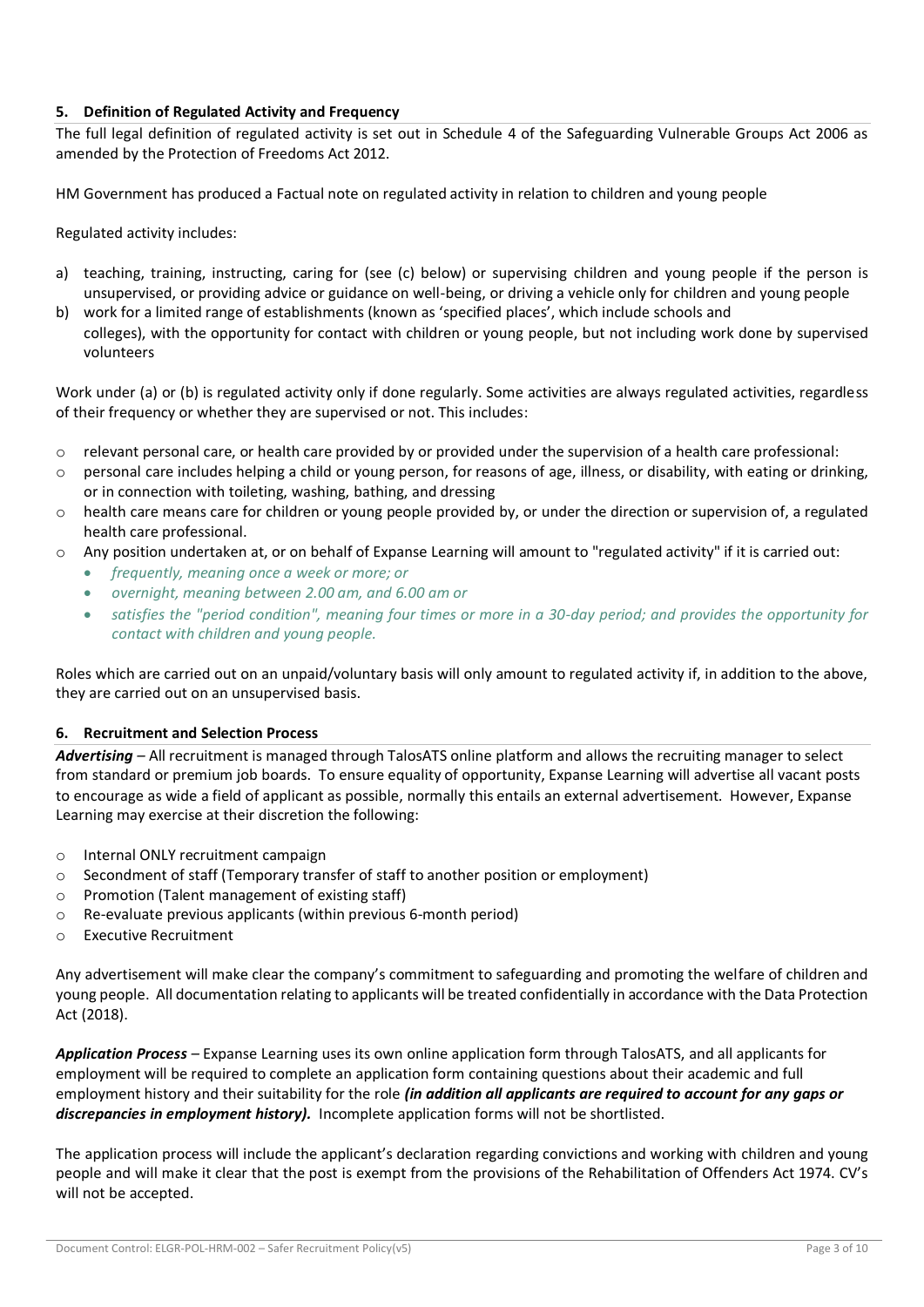It is unlawful for Expanse Learning to employ anyone who is barred from working with children or young people. It is a criminal offence for any person who is barred from working with children or young people to apply for a position at Expanse. All applicants will be made aware that providing false information is an offence and could result in the application being rejected or summary dismissal if the applicant has been selected, and referral to the police and/or the DBS.

Expanse learning will conduct both internet and social media searches on all prospective applicants, any areas of concern will be discussed during interview.

*Job Descriptions and Person Specifications –* A job description is a key document in the recruitment process and must be finalised prior to taking any other steps in the recruitment process. It will clearly and accurately set out the duties and responsibilities of the job role. The person specification is of equal importance and informs the selection decision. It details the skills, experience, abilities, and expertise that are required to do the job. The person specification will include a specific reference to suitability to work with children and young people if appropriate.

*References –* References will be taken up before interview unless specified not to by the candidate, in this instance they will be requested immediately after the job has been offered.

All offers of employment will be subject to the receipt of a minimum of two references which are considered satisfactory by Expanse. One of the references must be from the applicant's current or most recent employer. If the current / most recent employment does/did not involve work with children and young people, then the second reference should be requested from the employer with whom the applicant most recently worked with children and young people. The referee should not be a relative. References will always be sought and obtained directly from the referee, and their purpose is to provide objective and factual information to support appointment decisions.

All referees will be asked whether they believe the applicant is suitable for the job for which they have applied and whether they have any reason to believe that the applicant is unsuitable to work with children and young people. Referees will also be asked to confirm that the applicant has not been radicalised so that they do not support terrorism or any form of "extremism" or if there have been any known safeguarding concerns. Please note that no questions will be asked about health or medical fitness prior to any offer of employment being made.

The relevant Business Officer (College/School) will follow up an applicant's primary reference via phone call to confirm the validity of the reference.

Any discrepancies or anomalies will be followed up. Direct contact by phone will be undertaken with each referee to verify the reference. Expanse Learning does not accept open references, testimonials, or references from relatives.

An employment start date will not be given until all references have been returned satisfactory.

*Interviews –* There will be a face-to-face interview wherever possible, and a minimum of two interviewers will see the applicants for the vacant position. The interview process will explore the applicant's ability to carry out the job description and meet the person specification. It will enable the panel to explore any anomalies or gaps have been identified in order to satisfy themselves that the chosen applicant can meet the safeguarding criteria (in line with Safer Recruitment Training).

Any information regarding past disciplinary action or allegations, cautions or convictions will be discussed and considered in the circumstance of the individual case during the interview process if it has been disclosed on the application form. At least one member of any interviewing panel will have undertaken safer recruitment training or refresher training as applicable.

All applicants who are invited for an interview will be required to bring evidence of their identity, address, and qualifications. Only original documents will be accepted, and photocopies will be taken. Unsuccessful applicant documents will be destroyed six months after the recruitment programme.

*COVID-19 update: Health and Safety is paramount at Expanse Learning and we operate stringent Operating procedures and Risk Assessments to manage COVID-19 and alleviate potential risk of infection. If we believe that we cannot safely control the interview environment through social distancing and control procedures, then interviews may be conducted through Microsoft Teams.*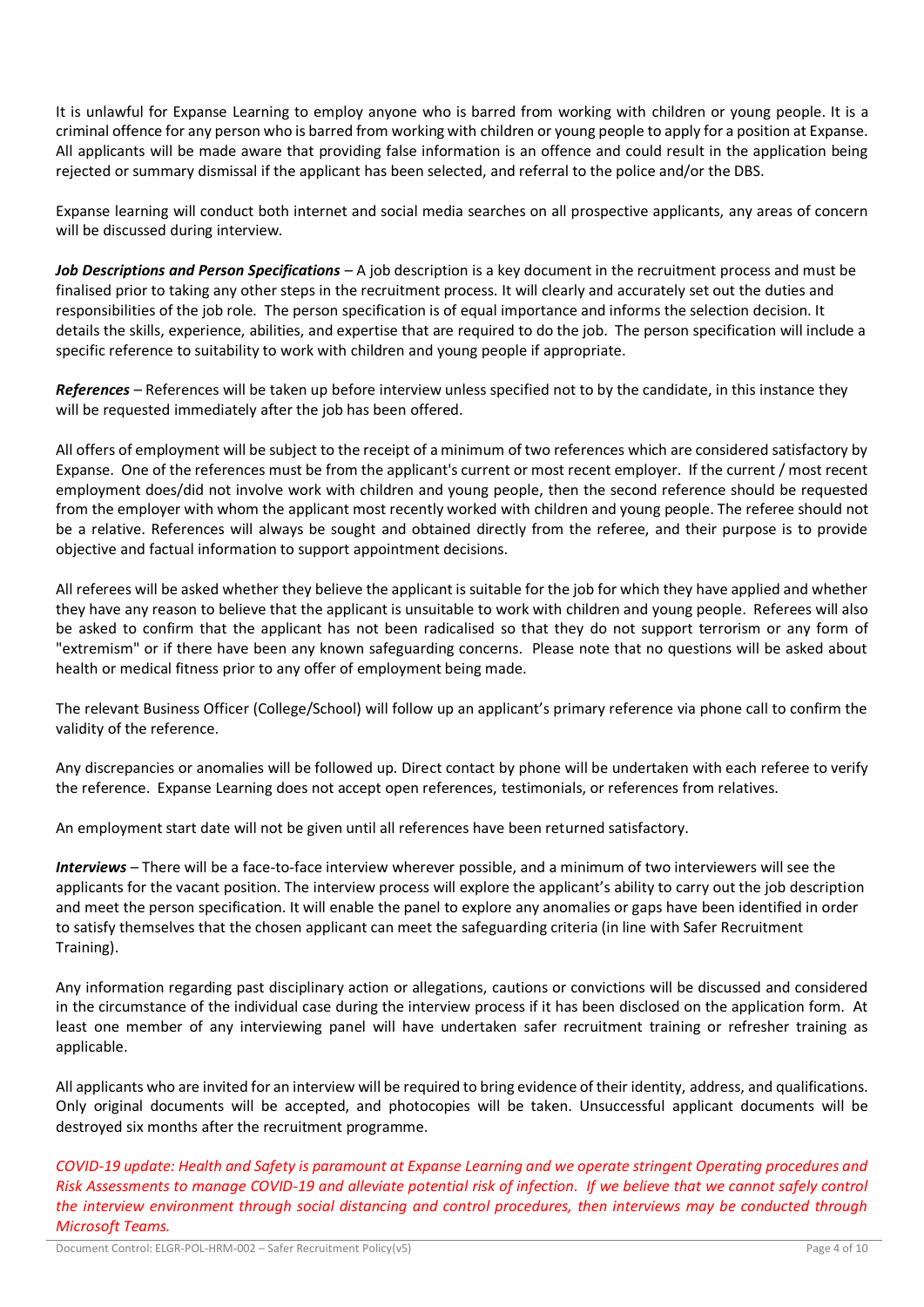*Offer of Appointment and New Employee Process –* Expanse Learning carries out a number of pre-employment checks in respect of all prospective employees.

If it is decided to make an offer of employment following the **formal interview**, any such offer will be conditional on the following:

- $\circ$  The agreement of a mutually acceptable start date and the signing of a contract incorporating Expanse Learning's standard terms and conditions of employment. *The Terms and Conditions of Employment must be distributed no later than the first day of employment.*
- $\circ$  Verification of the applicant's identity (where that has not previously been verified)
- o the receipt of two references (one of which must be from the applicant's most recent employer) which Expanse considers being satisfactory
- o Satisfactory internet/social media checks
- o for positions which involve "respite break work"
- o where the position amounts to "regulated activity the receipt of an enhanced disclosure from the DBS which Expanse considers to be satisfactory
- o Where the position amounts to "regulated activity" confirmation that the applicant is not named on the Children and young people 's Barred List and/or the Adults Barred List (if appropriate)
- $\circ$  Verification that the applicant is not subject to any Secretary of State Prohibition or Interim Prohibition order
- $\circ$  If applicable, verification that the applicant is not subject to the Secretary of state Section 128 direction order
- $\circ$  Verification of the applicant's declaration regarding convictions and working with children and young people and will make it clear that the post is exempt from the provisions of the Rehabilitation of Offenders Act 1974.
- $\circ$  Verification of the applicant's medical fitness for the role; verification of the applicant's right to work in the UK.
- $\circ$  Expanse Learning will identify any gaps in employment and request that any prospective employees give a full and honest account for these gaps. Any explanation that we deem as unsatisfactory will discount an individual from any recruitment process or result in a withdrawal of any offer of employment.
- o Any further checks which are necessary as a result of the applicant having lived or worked outside of the UK; and
- $\circ$  Verification of professional qualifications which Expanse Learning deems a requirement for the post, or which the applicant otherwise cites in support of their application (where they have not been previously verified).

Expanse Learning is not permitted to check the Children's or Adult's Barred List unless an individual will be engaging in "regulated activity". Expanse Learning is required to carry out an enhanced DBS check for all employees, supply employees and any other stakeholders who will be engaging in regulated activity. However, Expanse can also carry out an enhanced DBS check on a person who would be carrying out regulated activity but for the fact that they do not carry out their duties frequently enough i.e., roles which would amount to regulated activity if carried out more frequently.

Whether a position amounts to "regulated activity" must, therefore, be considered by Expanse Learning to decide which checks are appropriate. It is however likely that in nearly all cases Expanse will be able to carry out an enhanced DBS check and a Children and young people 's Barred List check.

A personal file checklist will be used to track, and audit paperwork obtained in accordance with Safer Recruitment Training. The checklist will be retained on personal files.

## *7. The Rehabilitation of Offenders Act 1974*

The Rehabilitation of Offenders Act 1974 does not apply to positions which involve working with or having access to children and young people. Therefore, any convictions and cautions that would normally be considered 'SPENT' **must be** declared when applying for any position at Expanse Learning.

## **8. DBS (Disclosure and Barring Service) Check (formerly known as CRB Disclosure)**

Expanse Learning applies for an enhanced disclosure from the DBS and a check of the Children and young people 's Barred List (now known as an Enhanced Check for Regulated Activity) in respect of all positions which amount to "regulated activity" as defined in the Safeguarding Vulnerable Groups Act 2006 (as amended). The purpose of carrying out an Enhanced Check for Regulated Activity is to identify whether an applicant is barred from working with children and young people by inclusion on the Children and young people 's Barred List and to obtain other relevant suitability information.

It is policy that the DBS disclosure **must be processed** before the commencement of employment of **any** new employee. In the event of a new employee starting in position before a satisfactory DBS has been received then they must be supervised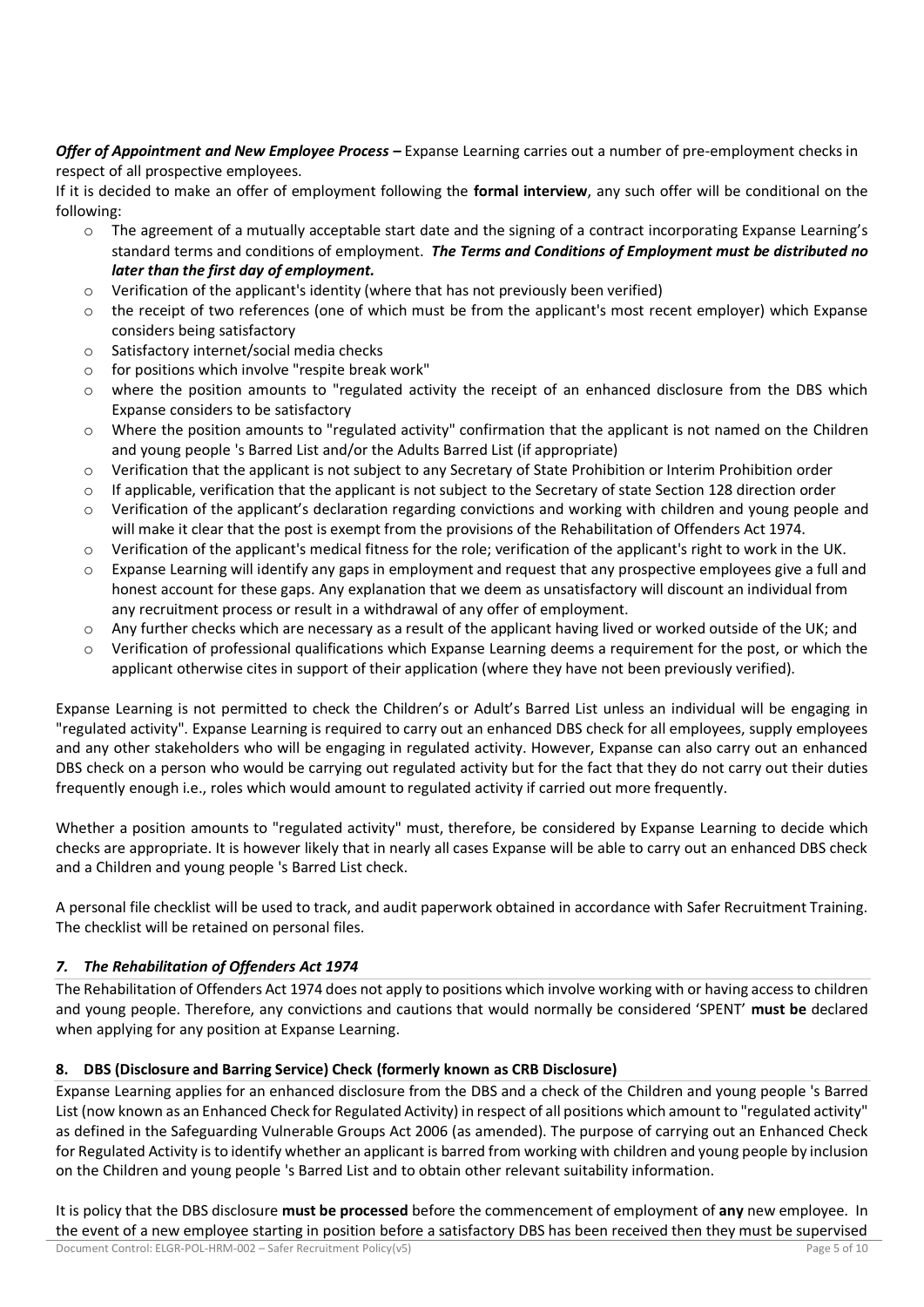at all times and can be identified with a red lanyard containing their ID. All offers of employment are subject to a satisfactory DBS check. It is policy to re-check employee's DBS Certificates every three years and in addition, any employee that takes leave for more than three months (i.e., maternity leave, career break, etc) must be re- checked before they return to work.

Members of staff at Expanse Learning are aware of their obligation to inform the Shared Services Team of any cautions or convictions that arise between these checks taking place. DBS checks will still be requested for applicants with recent periods of overseas residence and those with little or no previous UK residence.

This section is covered in greater depth within the *"ELGR-HR-010 - DBS Policy"*.

*COVID-19 update: Health and Safety is paramount at Expanse Learning and we operate stringent Operating procedures and Risk Assessments to manage COVID-19 and alleviate potential risk of infection. If we believe that we cannot safely complete the DBS check face to face through social distancing and our control procedures, then DBS checks may be conducted through Microsoft Teams. The applicant will be required to produce original pieces of evidence that will be verified by Expanse Learning. This evidence must then be forwarded to expanse learning.*

# **9. Portability of DBS Certificates Checks**

Employee may wish to join the DBS Update Service if they are likely to require another check in the future. Applicants may sign up to the Service if their check was issued after 17 June 2013, for a fee of £13 per annum, which is payable by the applicant.

## **10. DBS Certificate**

The DBS no longer issue Disclosure Certificates to employers; therefore employees/applicants should bring their original Certificate to the Shared Service Team within seven days of issue or applicants before they commence work or any project involving regulated activity.

## **11. Dealing with convictions**

Expanse Learning operates a formal procedure if a DBS Certificate is returned with details of convictions. Consideration will be given to the Rehabilitation of Offenders Act 1974 and also:

- the nature, seriousness, and relevance of the offence; how long ago the offence occurred.
- one-off or history of offences; changes in circumstances,
- decriminalisation and remorse.

A formal meeting will take place face-to-face to establish the facts with the Recruiting Manager and CST. A decision will be made following this meeting. If relevant information (whether in relation to previous convictions or otherwise) is volunteered by an applicant during the recruitment process or obtained through a disclosure check, the Recruiting Manager and CST will evaluate all the risk factors above before a position is offered or confirmed.

If an applicant wishes to dispute any information contained in a disclosure, they may do so by contacting the DBS. In cases where the applicant would otherwise be offered a position were it not for the disputed information, Expanse Learning may, where practicable and at its discretion, defer a final decision about the appointment until the applicant has had a reasonable opportunity to challenge the disclosure information.

## **12. Proof of identity, Right to Work in the UK & Verification of Qualifications and/or professional status.**

All applicants invited to attend an interview at Expanse will be required to bring their identification documentation such as passport, birth certificate, driving licence, etc. with them as proof of identity/eligibility to work in the UK in accordance with those set out in the Immigration, Asylum and Nationality Act 2006 and DBS identity checking guidelines. Expanse Learning does not discriminate on the grounds of age.

Where an applicant claims to have changed their name by deed poll or any other means (e.g., marriage, adoption, statutory declaration) they will be required to provide documentary evidence of the change.

As an organisation we are aware of the threat of people using false passports and other identity documents to enter the UK illegally, obtain employment, banking, housing, access to sites and hire vehicles unlawfully.

To combat identity document fraud, all staff involved in recruitment have had specialist document verification training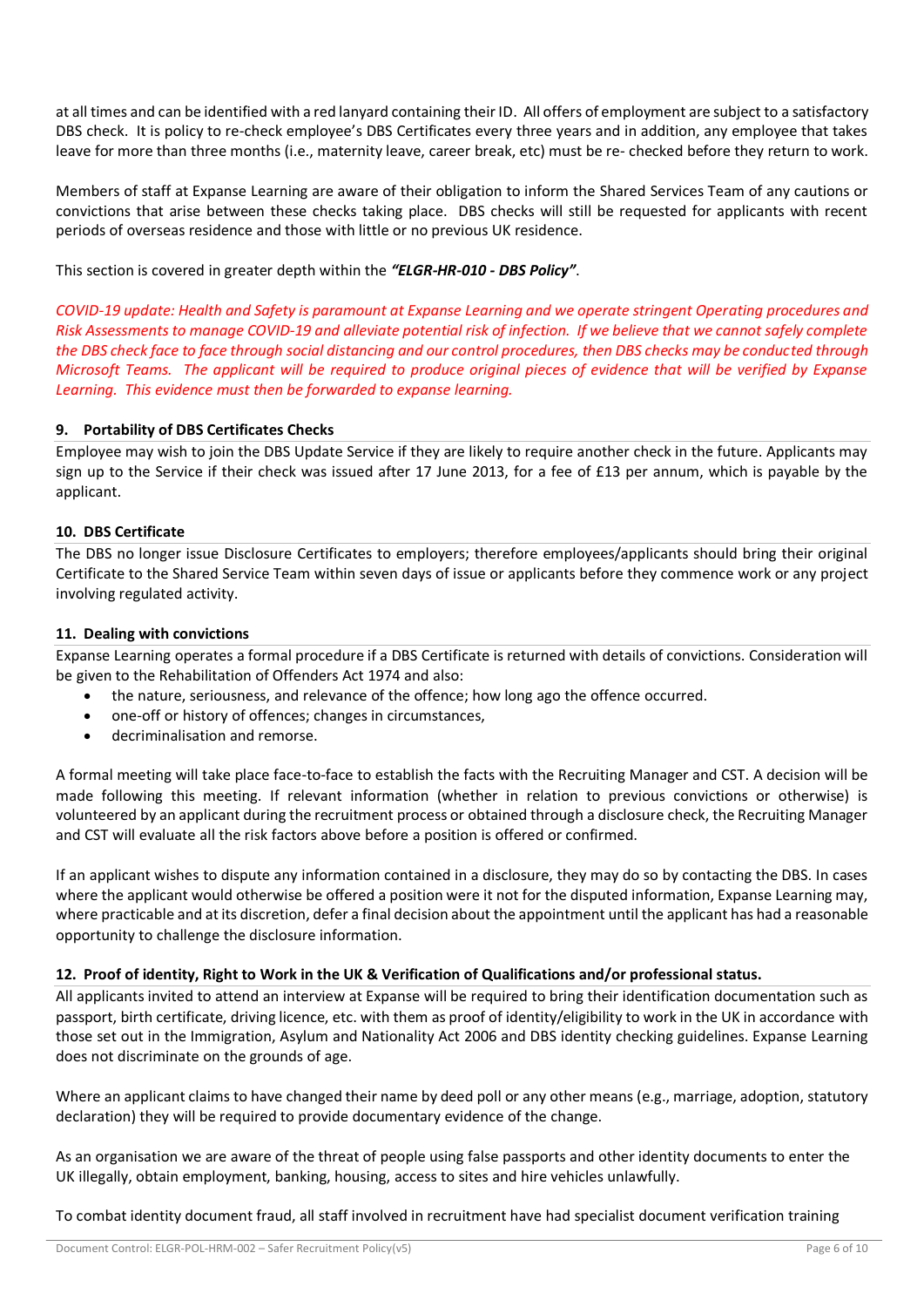delivered by Northwest Counter Terrorist Police to ensure that we can confirm that documents presented are genuine and that the holder is the rightful owner. It is also an integral part of our pre-employment screening process. Staff responsible for checking documents are provided with equipment (magnifiers and ultraviolet (UV) light sources) to confirm the authenticity of documents, and identify imposters, counterfeits, and forgeries.

Our application process makes clear that applicants who cannot provide the required documentation will not be employed (except for cases where a reasonable explanation can be provided), particularly where their right to work in the UK must be verified.

## **13. Medical Fitness**

Expanse Learning is required to verify the medical fitness of anyone to be appointed to a post at Expanse Learning, **after** an offer of employment has been made but **before** the appointment can be confirmed.

All applicants are requested to complete a medical questionnaire and where appropriate a doctor's medical report may be required. This information will be reviewed against the Job Description and the Person Specification for the particular role, together with details of any other physical or mental requirements of the role.

Expanse Learning is aware of its duties under the Equality Act 2010. No job offer will be withdrawn without first consulting with the applicant, obtaining medical evidence and considering reasonable adjustments.

## **14. Overseas checks**

Applicants who have lived/travelled abroad for more than three months within the previous 5 years we will need to obtain a criminal record check from the relevant country. The applicant will not be permitted to commence work until the overseas information has been received and is considered satisfactory by Expanse Learning.

## **15. Induction Programme**

All new employees will be given an induction programme which will clearly identify Expanse Learning's policies and procedures, including the Child Safeguarding Policy, the Code of Conduct, and make clear the expectations which will govern how employee's carry out their roles and responsibilities.

This section is covered in greater depth within the *"ELGR-HR-003 - Induction Policy"*

## **16. Register of Members of Employee and Volunteers**

In addition to the various employee records kept at Expanse and on individual personnel files, a record of recruitment and vetting checks is kept on the Single Central Record. This is kept up-to-date and retained by the Corporate Services Team (for employee and volunteers). The Single Central Register will contain details of the following:

- All employees who are employed to work at Expanse
- All employees who are employed as supply staff to Expanse whether employed directly or through an agency
- All others who have been chosen by Expanse to work in regular contact with children and young people. This will cover volunteers, Trustees, people brought into Expanse Learning to provide employment contracted services.

## **17. Record Retention / Data Protection**

Expanse Learning is legally required to undertake the above pre-employment checks. Therefore, if an applicant is successful in their application, Expanse Learning will retain on their personnel file any relevant information provided as part of the application process. This will include copies of documents used to verify identity, right to work in the UK, medical fitness, and qualifications. Medical information may be used to help Expanse Learning to discharge its obligations as an employer e.g., so that Expanse may consider reasonable adjustments if an employee suffers from a disability or to assist with any other workplace issue.

This documentation will be retained by Expanse Learning for the duration of the successful applicant's employment with the company. All information retained on employees is kept centrally in a secure office, in a locked and secure cabinet.

The same policy applies to any suitability information obtained about volunteers involved with activities.

Expanse Learning will retain all interview notes on all unsuccessful applicants for a period of 6 months, after which time the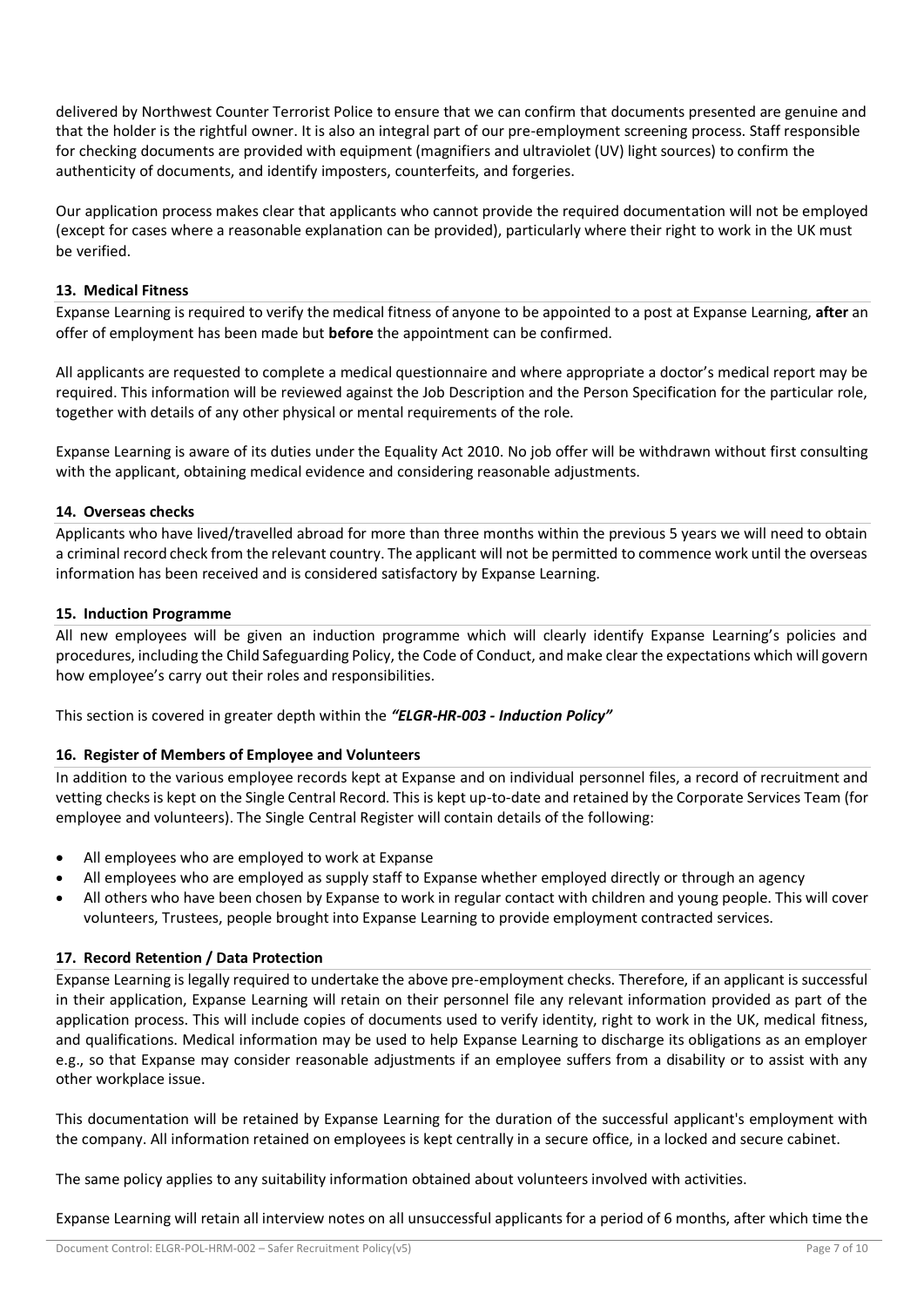notes will be confidentially destroyed (i.e., shredded). The six-month retention period is in accordance with the Data Protection Act 2018.

This section is covered in greater depth within the *"ELGR-ADM-002(V4) – Data Protection and Privacy Notice".*

#### **18. Ongoing Employment**

Expanse Learning recognises that safer recruitment and selection is not just about the start of employment but should be part of a larger policy framework for all employees. Expanse Learning will, therefore, provide ongoing training and support for all employees, as identified through the Performance Management Review and Staff Development Plan (SDP) procedure.

#### **19. Leaving Employment at Expanse**

Despite the best efforts to recruit safely, there will be occasions when allegations of serious misconduct or abuse against children and young people and young people are raised. This policy is primarily concerned with the promotion of safer recruitment and details the pre-employment checks that will be undertaken prior to employment being confirmed. While these are pre-employment checks, Expanse Learning also has a legal duty to make a referral to the DBS in circumstances where an individual:

- $\circ$  has applied for a position at Expanse Learning despite being barred from working with children and young people.
- $\circ$  or has been removed by Expanse Learning from working in regulated activity (whether paid or unpaid),
- $\circ$  or has resigned prior to being removed, because they have harmed, or pose a risk of harm to, a child.

## **20. Contractors and agency employee**

Contractors engaged by Expanse Learning must complete the same checks for their employees that Expanse Learning is required to complete for its employees. Expanse Learning requires confirmation that these checks have been completed before employees of the Contractor can commence work at Expanse Learning.

Agencies who supply employees to Expanse Learning must also complete the pre-employment checks which Expanse Learning would otherwise complete for its employees. Again, Expanse Learning requires confirmation that these checks have been completed before an individual can commence work at Expanse Learning.

Expanse Learning will independently verify the identity of employees supplied by contractors or an agency and will require the provision of the original DBS certificate before contractors or agency employees can commence work at any premises. Any contractors who do not have the required clearance must be supervised at all times whilst on the premises.

#### **21. Volunteers**

Expanse Learning will request an enhanced DBS disclosure and Children and young people 's Barred List information on all volunteers undertaking regulated activity with children or young people at or on behalf of Expanse Learning (the definition of regulated activity set out above will be applied to all volunteers). Under no circumstances will Expanse Learning permit an unchecked volunteer to have unsupervised contact with children or young people.

It is policy that a new DBS certificate is required for volunteers who will engage in regulated activity but who have not been involved in any activities with Expanse Learning for one year or more. If a person has taken a break in their volunteering role, they will be asked to declare any new convictions since their last DBS check within a one-year period. Those volunteers who are likely to be involved in activities with Expanse on a regular basis may be required to sign up to the DBS update service as this permits Expanse to obtain up to date criminal records information without delay prior to each new activity in which a volunteer participates.

In addition, Expanse Learning will seek to obtain such further suitability information about a volunteer as it considers appropriate in the circumstances. This may include (but is not limited to the following):

- formal or informal information provided by employee and other volunteers
- character references from the volunteer's place of work or any other relevant source
- and an informal safer recruitment interview
- online background checks.

#### **22. Governors**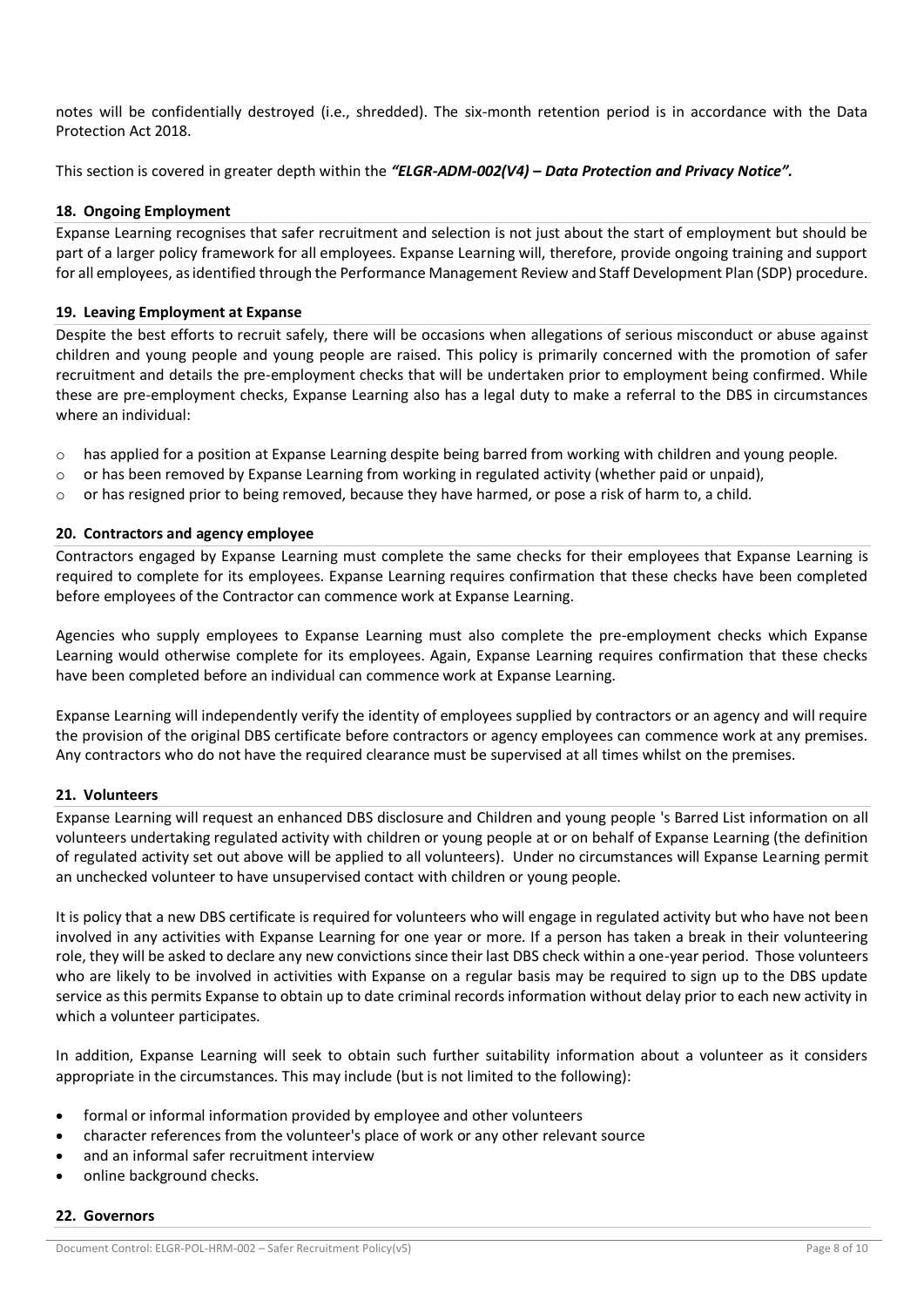Expanse Learning Governors are required to have an enhanced criminal records certificate from the DBS. Governance is not a regulated activity and so governors do not need a barred list check unless, in addition to their governance duties, they also engage in regulated activity. Expanse Learning will also carry out a section 128 check for governors, because a person subject to one is disqualified from being a governor in maintained schools. Through the Employer Secure Access sign-in portal via the Teaching Regulation Agency's (TRA) Teacher Services' web page, Expanse Learning can easily check if a person they propose to recruit as a governor is barred as a result of being subject to a section 128 direction.

## **23. Monitoring and Evaluation**

The CST will be responsible for ensuring that this policy is monitored and evaluated. This will be undertaken through formal audits of job vacancies and a yearly Safer Recruitment Evaluation audit which will be presented to the Senior Leadership Team to report to the Governing Board.

#### **24. Safeguarding**

At Expanse Learning, safeguarding is paramount, and we are fully committed to ensuring the welfare and safety of all our children and young people. We believe that children and young people have a right to stay in a supportive, caring, and safe environment which includes the right to protection from all types of abuse; where employee are vigilant for signs of any child in distress and are confident about applying the processes to avert and alleviate any such problems. If any behaviour is a concern in relation to safeguarding, procedures and processes will be followed at all times in accordance with the Safeguarding Policy. Any concerns will be referred to the relevant department Designated Safeguarding Lead.

| Expanse Learning Wigan School            | <b>Expanse Learning College</b><br>(Wigan and Leigh) |  |  |
|------------------------------------------|------------------------------------------------------|--|--|
| Lisa Heyes                               | <b>Lorraine Woosey</b>                               |  |  |
| Pastoral, Behaviour & Attendance Officer | Head of Care and Development                         |  |  |
| <b>Designated Safeguarding Lead</b>      | <b>Designated Safeguarding Lead</b>                  |  |  |
| <b>Expanse Learning,</b>                 | <b>Expanse Learning,</b>                             |  |  |
| <b>Tyre Avenue</b>                       | Leigh Sports Stadium,                                |  |  |
| Wigan                                    | Sale Way,                                            |  |  |
| <b>WN3 5XE</b>                           | Leigh, WN7 4JY                                       |  |  |
| T: 01942 877715   M: 07885881765         | T: 01942 877715   M: 07715681242                     |  |  |

#### **25. Monitoring arrangements**

This policy will be reviewed every 12 months but can be revised as needed.



*Version Date Revision Review Date 1* 26/11/2018 First Issue 25/11/2019 **2** 19/03/2019 Document updated and transferred to new template. Adjustments made to the policy with regards to Document updated and transferred to new template. Adjustments made to the policy with regards to<br>criminal declaration in line with guidance released from the Key.

Document Control: ELGR-POL-HRM-002 – Safer Recruitment Policy(v5) Page 9 of 10